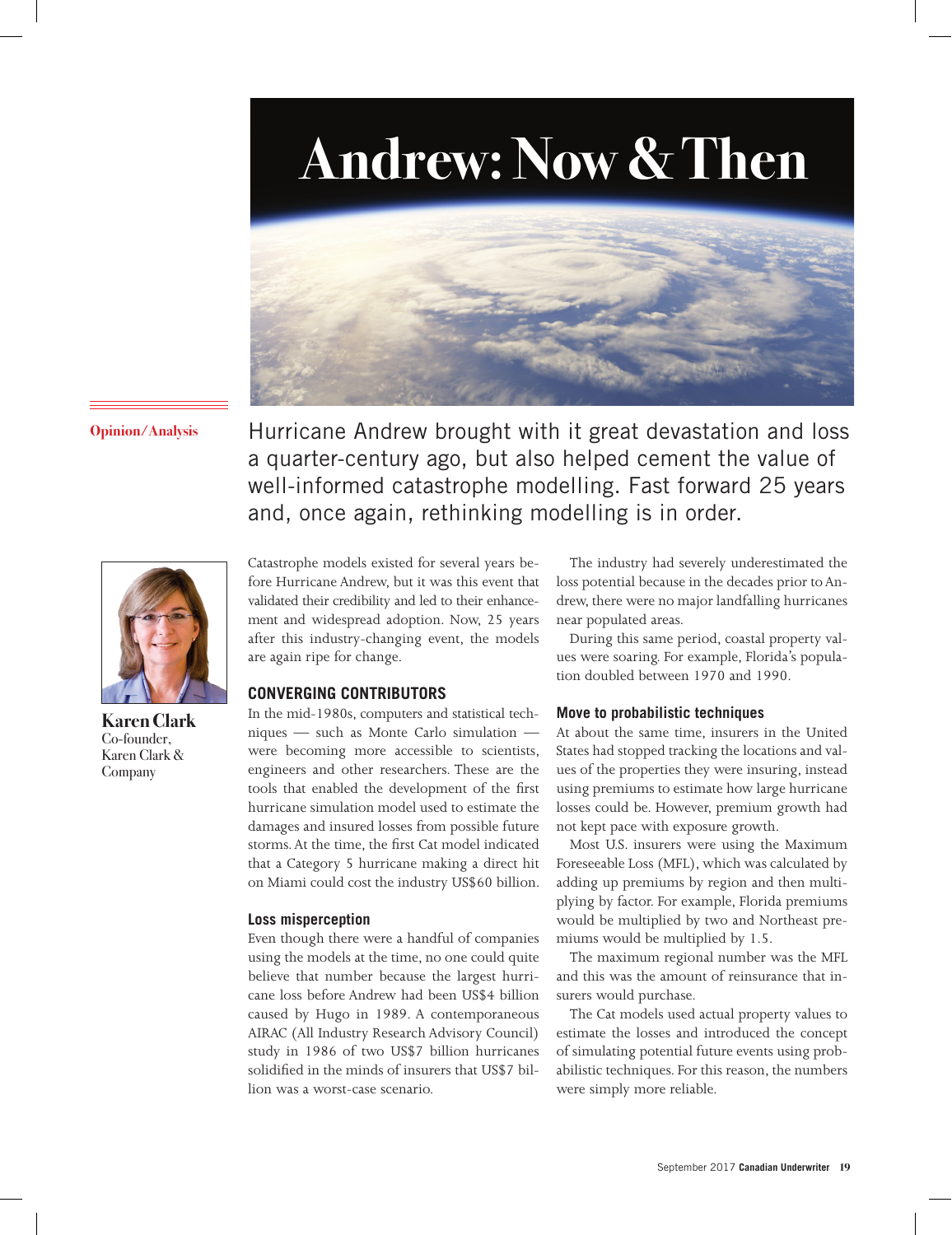After Hurricane Andrew, reinsurers were the first to jump on this new technology, and the Bermuda class of 1993 was formed by investors and underwriters who embraced the models and understood how to use them to better price reinsurance treaties. In any case, the contraction of reinsurance capacity meant prices, terms and conditions were very favourable to the reinsurance market.

Each shock event  $-9/11$  and Hurricane Katrina — led to a new class of Bermuda reinsurers, ultimately resulting in the island becoming the centre of gravity for catastrophe reinsurance.

Catastrophe bonds and the insurancelinked securities (ILS) market also followed on the heels of Hurricane Andrew and supplied more capacity into the market. The Cat models were instrumental in pricing these transactions, and many would say this market could not have developed without the models.

#### **DIFFERENCES, SIMILARITIES**

Today, Cat models are well-established as the global standard methodology for catastrophe risk assessment, and are now used for rate-making, underwriting and reinsurance and risk transfer decisionmaking. Because of the models, the industry is much better prepared for catastrophe losses compared to the pre-Andrew days.

However, one thing that is similar to the pre-Andrew days is the tendency to focus on one number. Before Andrew, it was the MFL; today, it is the PML (Probable Maximum Loss).

In general, the insurance industry has gravitated to relying on single points from the model-generated exceedance probability (EP) curves. Typically, the 1-in-100, 1-in-200, and/or 1-in-250 year PML are used, depending on the peril and region. It is important to note, though, that these numbers are highly uncertain and can swing widely between model vendors and from model update to update.

More importantly, some major catastrophe events since Andrew have been surprises despite the widespread adoption of the models. For example, the models did not prepare the industry for Hurricane Katrina, the Tohoku earthquake or the Fort McMurray wildfire.

While the Cat models are based on sophisticated statistical and modelling techniques, their accuracy is limited by the data on historical events. In order to develop the underlying model assumptions, scientists use the data on past events to project future frequencies, locations and severities. The less data there is, the higher the uncertainty in the model and the model loss estimates.

In light of this, insurers are starting to look more deeply into the models to better understand the model assumptions and how changing those assumptions impact the loss estimates. The new generation of open Cat models is enabling insurers to dive into the model components and even customize the models to be more accurate and reflective of actual claims experience.

### **VIEW OF CANADA**

Canada is fortunate to be vulnerable to perils with very low frequency, but this also means there is very little historical data to assess the probabilities of future events and, therefore, high uncertainty around the potential losses.

For example, Canada's highest exposure is to earthquakes generated by the Cascadia Subduction Zone (CSZ). Scientists believe the CSZ is capable of generating a magnitude 9 event, but cannot predict the exact location and return period of such a rupture. The ground motion that such an event would cause in and around Vancouver is also highly uncertain, along with the resulting damage and insured losses.

A 2014 report from the U.S. Geological Survey (USGS) notes that there are many possible rupture scenarios magnitudes and locations — with a best estimate return period of 500 years. The USGS uses a logic tree to represent the scenarios and probabilities in the CSZ. Each branch of the logic tree is a plausible scenario, but the scenarios would result in widely differing losses.

Rather than collapsing all of that information into one number, insurers benefit from understanding the full range of potential scenarios and the resulting losses.